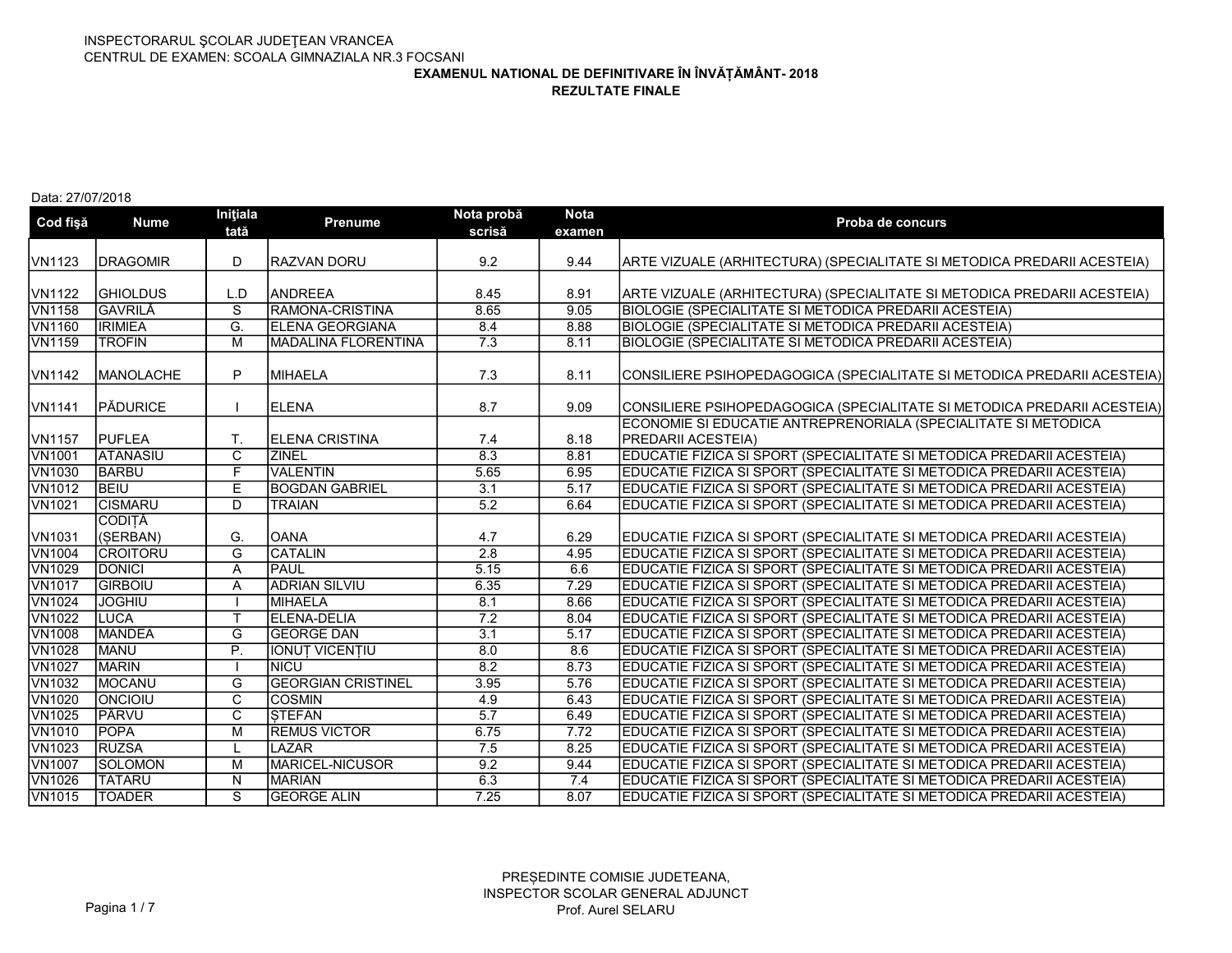| Cod fişă      | <b>Nume</b>      | Inițiala<br>tată | <b>Prenume</b>        | Nota probă<br>scrisă | <b>Nota</b><br>examen | Proba de concurs                                                          |
|---------------|------------------|------------------|-----------------------|----------------------|-----------------------|---------------------------------------------------------------------------|
|               |                  |                  |                       |                      |                       | EDUCATIE MUZICALA SI STUDII MUZICALE TEORETICE (SPECIALITATE SI METODICA  |
| VN1115        | DRILIA           | G                | IMARIUS IONUT         | 8.1                  | 8.66                  | <b>IPREDARII ACESTEIA)</b>                                                |
|               |                  |                  |                       |                      |                       | EDUCATIE MUZICALA SI STUDII MUZICALE TEORETICE (SPECIALITATE SI METODICA  |
| VN1117        | <b>SUFLETEL</b>  | P                | <b>VERONICA ADINA</b> | 5.6                  | 6.91                  | <b>IPREDARII ACESTEIA)</b>                                                |
|               |                  |                  |                       |                      |                       | EDUCATIE MUZICALA SPECIALIZATA (ARTA VOCALA, MUZICA INSTRUMENTALA)        |
| <b>VN1118</b> | <b>DUMITRIU</b>  | E                | <b>IEDUARD</b>        | 8.65                 | 9.05                  | (SPECIALITATE SI METODICA PREDARII ACESTEIA)                              |
|               |                  |                  |                       |                      |                       | EDUCATIE MUZICALA SPECIALIZATA (ARTA VOCALA, MUZICA INSTRUMENTALA)        |
| VN1119        | MOCANU           |                  | <b>RADU EUGEN</b>     | 8.95                 | 9.26                  | (SPECIALITATE SI METODICA PREDARII ACESTEIA)                              |
|               | <b>IMOCANU</b>   |                  |                       |                      |                       | EDUCATIE MUZICALA SPECIALIZATA (ARTA VOCALA, MUZICA INSTRUMENTALA)        |
| VN1120        | (DÎRSTAR)        | G                | <b>IOANA</b>          | 7.35                 | 8.14                  | (SPECIALITATE SI METODICA PREDARII ACESTEIA)                              |
|               | <b>ISTRATE</b>   |                  |                       |                      |                       |                                                                           |
| VN1154        | (BĂRCĂCIANU)     | G.               | FLORENTINA            | 7.55                 | 8.28                  | GEOGRAFIE (SPECIALITATE SI METODICA PREDARII ACESTEIA)                    |
| <b>VN1153</b> | <b>ZAHARIA</b>   |                  | <b>ADRIANA LIDIA</b>  | 7.35                 | 8.14                  | ISTORIE (SPECIALITATE SI METODICA PREDARII ACESTEIA)                      |
|               |                  |                  |                       |                      |                       | LIMBA ROMANA SI LITERATURA PENTRU COPII, METODICA ACTIVITATII INSTRUCTIV- |
|               |                  |                  |                       |                      |                       | EDUCATIVE DIN INVATAMANTUL PRESCOLAR (INVATAMANT PRESCOLAR IN LIMBA       |
| VN1056        | <b>ASOFIEI</b>   | M                | lISABELA VIOLETA      | 9.15                 | 9.4                   | ROMANA)                                                                   |
|               |                  |                  |                       |                      |                       | LIMBA ROMANA SI LITERATURA PENTRU COPII, METODICA ACTIVITATII INSTRUCTIV- |
|               |                  |                  |                       |                      |                       | EDUCATIVE DIN INVATAMANTUL PRESCOLAR (INVATAMANT PRESCOLAR IN LIMBA       |
| VN1084        | <b>BRATU</b>     | C.               | RALUCA                | 8.7                  | 9.09                  | ROMANA)                                                                   |
|               |                  |                  |                       |                      |                       | LIMBA ROMANA SI LITERATURA PENTRU COPII, METODICA ACTIVITATII INSTRUCTIV- |
|               |                  |                  |                       |                      |                       | EDUCATIVE DIN INVATAMANTUL PRESCOLAR (INVATAMANT PRESCOLAR IN LIMBA       |
| <b>VN1072</b> | BURLACU          | G                | ADRIANA               | 8.35                 | 8.84                  | ROMANA)                                                                   |
|               |                  |                  |                       |                      |                       | LIMBA ROMANA SI LITERATURA PENTRU COPII, METODICA ACTIVITATII INSTRUCTIV- |
|               |                  |                  |                       |                      |                       | EDUCATIVE DIN INVATAMANTUL PRESCOLAR (INVATAMANT PRESCOLAR IN LIMBA       |
| <b>VN1082</b> | BUTNARU          | D                | <b>LAURA</b>          | 9.2                  | 9.44                  | ROMANA)                                                                   |
|               |                  |                  |                       |                      |                       | LIMBA ROMANA SI LITERATURA PENTRU COPII, METODICA ACTIVITATII INSTRUCTIV- |
|               |                  |                  |                       |                      |                       | EDUCATIVE DIN INVATAMANTUL PRESCOLAR (INVATAMANT PRESCOLAR IN LIMBA       |
| <b>VN1080</b> | <b>CHIRITĂ</b>   | C                | CRISTIANA - DANIELA   | 9.4                  | 9.58                  | ROMANA)                                                                   |
|               |                  |                  |                       |                      |                       | LIMBA ROMANA SI LITERATURA PENTRU COPII, METODICA ACTIVITATII INSTRUCTIV- |
|               |                  |                  |                       |                      |                       | EDUCATIVE DIN INVATAMANTUL PRESCOLAR (INVATAMANT PRESCOLAR IN LIMBA       |
| VN1055        | <b>ICOJOCARU</b> |                  | ALEXANDRA CĂTĂLINA    | 8.35                 | 8.84                  | ROMANA)                                                                   |
|               |                  |                  |                       |                      |                       | LIMBA ROMANA SI LITERATURA PENTRU COPII, METODICA ACTIVITATII INSTRUCTIV- |
|               |                  |                  |                       |                      |                       | EDUCATIVE DIN INVATAMANTUL PRESCOLAR (INVATAMANT PRESCOLAR IN LIMBA       |
| <b>VN1083</b> | <b>CRISTOIU</b>  | M.               | ICORNELIA             | 8.7                  | 9.09                  | ROMANA)                                                                   |
|               |                  |                  |                       |                      |                       | LIMBA ROMANA SI LITERATURA PENTRU COPII, METODICA ACTIVITATII INSTRUCTIV- |
|               |                  |                  |                       |                      |                       | EDUCATIVE DIN INVATAMANTUL PRESCOLAR (INVATAMANT PRESCOLAR IN LIMBA       |
| VN1047        | DABIJA           | C                | <b>ZINA CARMINA</b>   | 9.75                 | 9.82                  | ROMANA)                                                                   |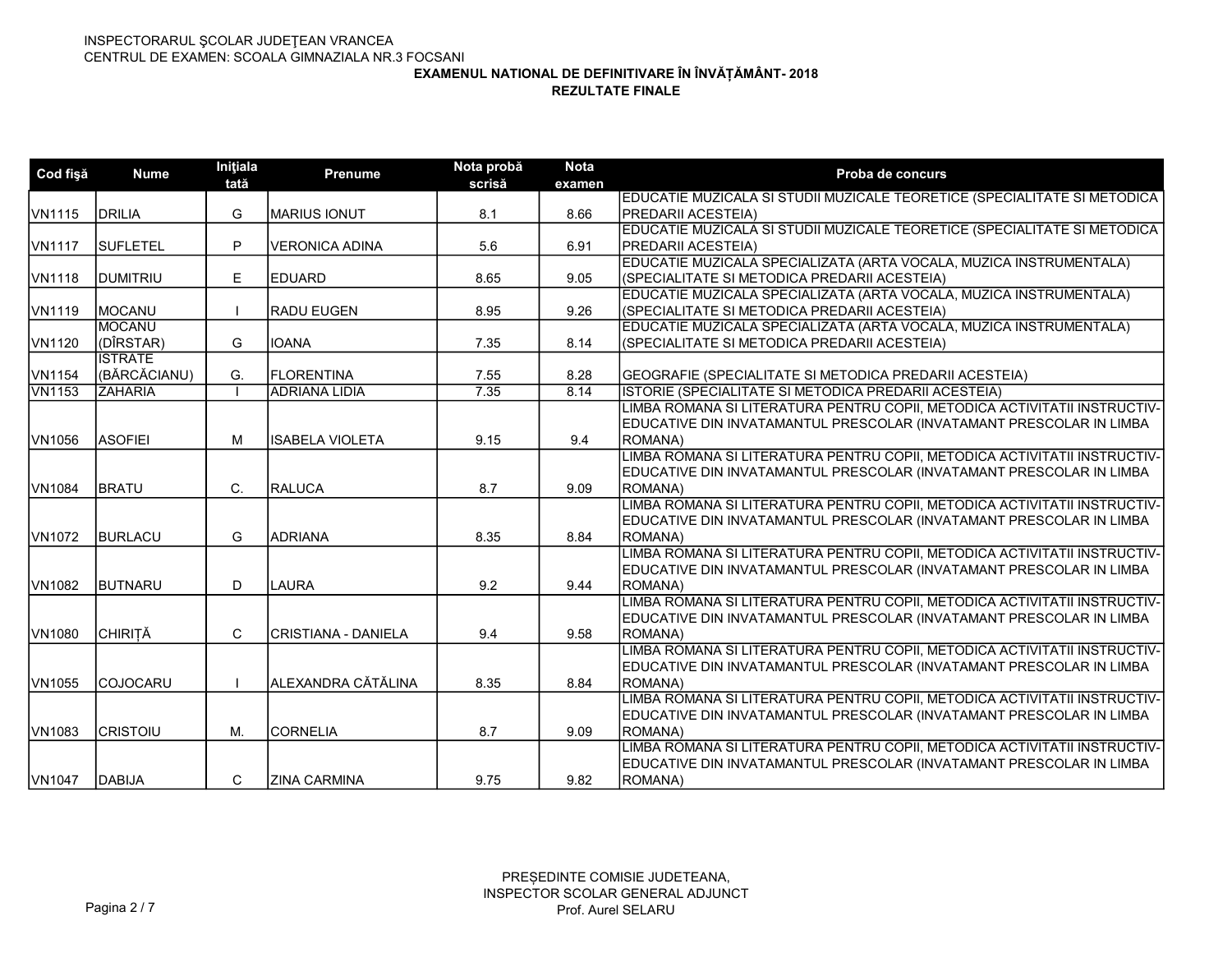| Cod fişă | <b>Nume</b>      | Initiala<br>tată | <b>Prenume</b>   | Nota probă<br>scrisă | <b>Nota</b><br>examen | Proba de concurs                                                          |
|----------|------------------|------------------|------------------|----------------------|-----------------------|---------------------------------------------------------------------------|
|          |                  |                  |                  |                      |                       | LIMBA ROMANA SI LITERATURA PENTRU COPII, METODICA ACTIVITATII INSTRUCTIV- |
|          |                  |                  |                  |                      |                       | EDUCATIVE DIN INVATAMANTUL PRESCOLAR (INVATAMANT PRESCOLAR IN LIMBA       |
| VN1035   | <b>IDAMIAN</b>   | J.               | IANGELA GINA     | 8.5                  | 8.94                  | <b>ROMANA</b> )                                                           |
|          |                  |                  |                  |                      |                       | LIMBA ROMANA SI LITERATURA PENTRU COPII, METODICA ACTIVITATII INSTRUCTIV- |
|          |                  |                  |                  |                      |                       | EDUCATIVE DIN INVATAMANTUL PRESCOLAR (INVATAMANT PRESCOLAR IN LIMBA       |
| VN1041   | <b>IDASCAL</b>   | C                | <b>IMADALINA</b> | 9.4                  | 9.58                  | ROMANA)                                                                   |
|          |                  |                  |                  |                      |                       | LIMBA ROMANA SI LITERATURA PENTRU COPII, METODICA ACTIVITATII INSTRUCTIV- |
|          |                  |                  |                  |                      |                       | EDUCATIVE DIN INVATAMANTUL PRESCOLAR (INVATAMANT PRESCOLAR IN LIMBA       |
| VN1057   | <b>IDUMITRIU</b> |                  | <b>IMIRELA</b>   | 8.2                  | 8.73                  | ROMANA)                                                                   |
|          |                  |                  |                  |                      |                       | LIMBA ROMANA SI LITERATURA PENTRU COPII, METODICA ACTIVITATII INSTRUCTIV- |
|          |                  |                  |                  |                      |                       | EDUCATIVE DIN INVATAMANTUL PRESCOLAR (INVATAMANT PRESCOLAR IN LIMBA       |
| VN1058   | <b>GHILEA</b>    | $\mathsf{T}$     | <b>FANICA</b>    | 9.5                  | 9.65                  | ROMANA)                                                                   |
|          |                  |                  |                  |                      |                       | LIMBA ROMANA SI LITERATURA PENTRU COPII, METODICA ACTIVITATII INSTRUCTIV- |
|          |                  |                  |                  |                      |                       | EDUCATIVE DIN INVATAMANTUL PRESCOLAR (INVATAMANT PRESCOLAR IN LIMBA       |
| VN1085   | <b>HURJUI</b>    | T.               | IMARICELA        | 8.75                 | 9.12                  | ROMANA)                                                                   |
|          |                  |                  |                  |                      |                       | LIMBA ROMANA SI LITERATURA PENTRU COPII, METODICA ACTIVITATII INSTRUCTIV- |
|          |                  |                  |                  |                      |                       | EDUCATIVE DIN INVATAMANTUL PRESCOLAR (INVATAMANT PRESCOLAR IN LIMBA       |
| VN1067   | <b>IONITĂ</b>    | М                | Ililiana         | 8.1                  | 8.66                  | ROMANA)                                                                   |
|          |                  |                  |                  |                      |                       | LIMBA ROMANA SI LITERATURA PENTRU COPII, METODICA ACTIVITATII INSTRUCTIV- |
|          |                  |                  |                  |                      |                       | EDUCATIVE DIN INVATAMANTUL PRESCOLAR (INVATAMANT PRESCOLAR IN LIMBA       |
| VN1037   | liovu            | G                | IULIA            | 8.2                  | 8.73                  | ROMANA)                                                                   |
|          |                  |                  |                  |                      |                       | LIMBA ROMANA SI LITERATURA PENTRU COPII, METODICA ACTIVITATII INSTRUCTIV- |
|          |                  |                  |                  |                      |                       | EDUCATIVE DIN INVATAMANTUL PRESCOLAR (INVATAMANT PRESCOLAR IN LIMBA       |
| VN1052   | <b>IRIMESCU</b>  | $\mathbf{I}$     | MĂDĂLINA ELIZA   | 9.35                 | 9.54                  | ROMANA)                                                                   |
|          |                  |                  |                  |                      |                       | LIMBA ROMANA SI LITERATURA PENTRU COPII, METODICA ACTIVITATII INSTRUCTIV- |
|          |                  |                  |                  |                      |                       | EDUCATIVE DIN INVATAMANTUL PRESCOLAR (INVATAMANT PRESCOLAR IN LIMBA       |
| VN1053   | <b>IIVĂNESCU</b> |                  | AURELIA          | 9.45                 | 9.61                  | ROMANA)                                                                   |
|          |                  |                  |                  |                      |                       | LIMBA ROMANA SI LITERATURA PENTRU COPII, METODICA ACTIVITATII INSTRUCTIV- |
|          |                  |                  |                  |                      |                       | EDUCATIVE DIN INVATAMANTUL PRESCOLAR (INVATAMANT PRESCOLAR IN LIMBA       |
| VN1073   | <b>ILUPU</b>     | C                | <b>ANISOARA</b>  | 8.55                 | 8.98                  | <b>ROMANA</b> )                                                           |
|          |                  |                  |                  |                      |                       | LIMBA ROMANA SI LITERATURA PENTRU COPII, METODICA ACTIVITATII INSTRUCTIV- |
|          |                  |                  |                  |                      |                       | EDUCATIVE DIN INVATAMANTUL PRESCOLAR (INVATAMANT PRESCOLAR IN LIMBA       |
| VN1081   | MĂNĂILĂ          | D.               | IROXANA ADRIANA  | 9.25                 | 9.47                  | ROMANA)                                                                   |
|          |                  |                  |                  |                      |                       | LIMBA ROMANA SI LITERATURA PENTRU COPII, METODICA ACTIVITATII INSTRUCTIV- |
|          |                  |                  |                  |                      |                       | EDUCATIVE DIN INVATAMANTUL PRESCOLAR (INVATAMANT PRESCOLAR IN LIMBA       |
| VN1044   | <b>IMIRODONE</b> | C                | <b>ADRIANA</b>   | 8.55                 | 8.98                  | ROMANA)                                                                   |
|          |                  |                  |                  |                      |                       | LIMBA ROMANA SI LITERATURA PENTRU COPII, METODICA ACTIVITATII INSTRUCTIV- |
|          |                  |                  |                  |                      |                       | EDUCATIVE DIN INVATAMANTUL PRESCOLAR (INVATAMANT PRESCOLAR IN LIMBA       |
| VN1036   | <b>IMUNTEANU</b> | D                | <b>DANIELA</b>   | 9.05                 | 9.33                  | ROMANA)                                                                   |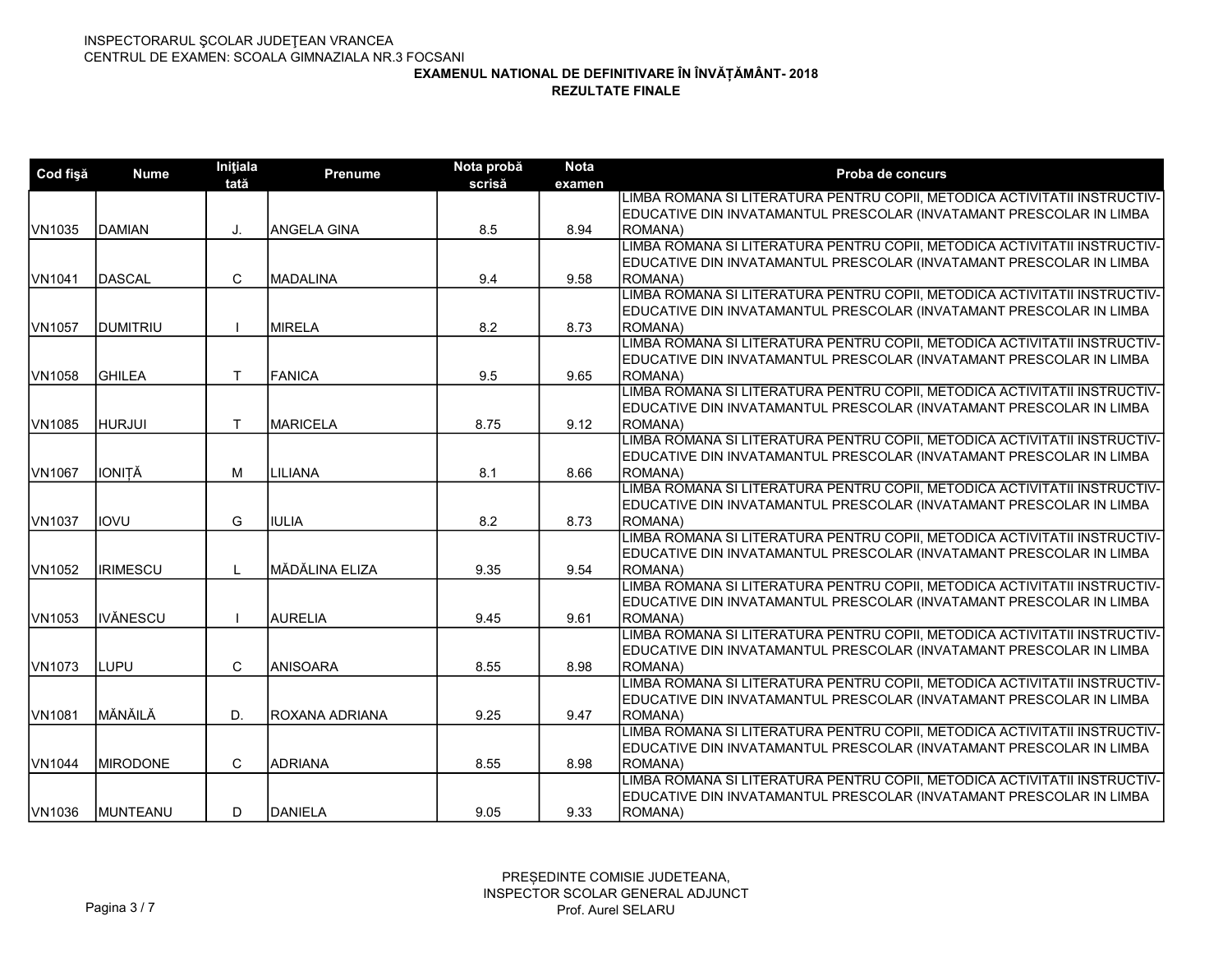| Cod fişă | <b>Nume</b>       | Initiala<br>tată | <b>Prenume</b>       | Nota probă<br>scrisă | <b>Nota</b><br>examen | Proba de concurs                                                                     |
|----------|-------------------|------------------|----------------------|----------------------|-----------------------|--------------------------------------------------------------------------------------|
|          |                   |                  |                      |                      |                       | LIMBA ROMANA SI LITERATURA PENTRU COPII, METODICA ACTIVITATII INSTRUCTIV-            |
|          |                   |                  |                      |                      |                       | EDUCATIVE DIN INVATAMANTUL PRESCOLAR (INVATAMANT PRESCOLAR IN LIMBA                  |
| VN1061   | <b>IMUNTEANU</b>  | C                | <b>IELENA-DORINA</b> | 9.6                  | 9.72                  | <b>ROMANA</b> )                                                                      |
|          |                   |                  |                      |                      |                       | LIMBA ROMANA SI LITERATURA PENTRU COPII, METODICA ACTIVITATII INSTRUCTIV-            |
|          |                   |                  |                      |                      |                       | EDUCATIVE DIN INVATAMANTUL PRESCOLAR (INVATAMANT PRESCOLAR IN LIMBA                  |
| VN1079   | <b>IMUNTEANU</b>  | F                | IDIANA               | 9.6                  | 9.72                  | <b>ROMANA</b> )                                                                      |
|          |                   |                  |                      |                      |                       | LIMBA ROMANA SI LITERATURA PENTRU COPII, METODICA ACTIVITATII INSTRUCTIV-            |
|          |                   |                  |                      |                      |                       | EDUCATIVE DIN INVATAMANTUL PRESCOLAR (INVATAMANT PRESCOLAR IN LIMBA                  |
| VN1074   | MUSCALU           |                  | IALEXANDRA           | 9.55                 | 9.68                  | ROMANA)                                                                              |
|          |                   |                  |                      |                      |                       | LIMBA ROMANA SI LITERATURA PENTRU COPII, METODICA ACTIVITATII INSTRUCTIV-            |
|          | <b>INISTOROIU</b> |                  |                      |                      |                       | EDUCATIVE DIN INVATAMANTUL PRESCOLAR (INVATAMANT PRESCOLAR IN LIMBA                  |
| VN1065   | (POENARU)         | V                | ICRISTINA            | 9.3                  | 9.51                  | ROMANA)                                                                              |
|          |                   |                  |                      |                      |                       | LIMBA ROMANA SI LITERATURA PENTRU COPII, METODICA ACTIVITATII INSTRUCTIV-            |
|          |                   |                  |                      |                      |                       | EDUCATIVE DIN INVATAMANTUL PRESCOLAR (INVATAMANT PRESCOLAR IN LIMBA                  |
| VN1051   | <b>IONCIOIU</b>   | А.               | <b>ANDREEA</b>       | 5.25                 | 6.67                  | ROMANA)                                                                              |
|          |                   |                  |                      |                      |                       | LIMBA ROMANA SI LITERATURA PENTRU COPII, METODICA ACTIVITATII INSTRUCTIV-            |
|          |                   |                  |                      |                      |                       | EDUCATIVE DIN INVATAMANTUL PRESCOLAR (INVATAMANT PRESCOLAR IN LIMBA                  |
| VN1059   | <b>IPATRASCU</b>  | н                | ÍOANA FLORENTA       | 8.85                 | 9.19                  | <b>ROMANA</b> )                                                                      |
|          |                   |                  |                      |                      |                       | LIMBA ROMANA SI LITERATURA PENTRU COPII, METODICA ACTIVITATII INSTRUCTIV-            |
|          |                   |                  |                      |                      |                       | EDUCATIVE DIN INVATAMANTUL PRESCOLAR (INVATAMANT PRESCOLAR IN LIMBA                  |
| VN1076   | PIRVU             | N                | JANINA-MIHAELA       | 8.8                  | 9.16                  | ROMANA)<br>LIMBA ROMANA SI LITERATURA PENTRU COPII, METODICA ACTIVITATII INSTRUCTIV- |
|          |                   |                  |                      |                      |                       | EDUCATIVE DIN INVATAMANTUL PRESCOLAR (INVATAMANT PRESCOLAR IN LIMBA                  |
| VN1043   | <b>POPA</b>       | G                | INADINA CRISTINA     | 8.75                 | 9.12                  | ROMANA)                                                                              |
|          |                   |                  |                      |                      |                       | LIMBA ROMANA SI LITERATURA PENTRU COPII, METODICA ACTIVITATII INSTRUCTIV-            |
|          |                   |                  |                      |                      |                       | EDUCATIVE DIN INVATAMANTUL PRESCOLAR (INVATAMANT PRESCOLAR IN LIMBA                  |
| VN1054   | PROFIR            | N                | MIHAELA-EMILIA       | 8.85                 | 9.19                  | ROMANA)                                                                              |
|          |                   |                  |                      |                      |                       | LIMBA ROMANA SI LITERATURA PENTRU COPII, METODICA ACTIVITATII INSTRUCTIV-            |
|          |                   |                  |                      |                      |                       | EDUCATIVE DIN INVATAMANTUL PRESCOLAR (INVATAMANT PRESCOLAR IN LIMBA                  |
| VN1064   | <b>IRUSTA</b>     | G                | lGEORGIANA ELENA     | 8.35                 | 8.84                  | <b>ROMANA</b> )                                                                      |
|          |                   |                  |                      |                      |                       | LIMBA ROMANA SI LITERATURA PENTRU COPII, METODICA ACTIVITATII INSTRUCTIV-            |
|          |                   |                  |                      |                      |                       | EDUCATIVE DIN INVATAMANTUL PRESCOLAR (INVATAMANT PRESCOLAR IN LIMBA                  |
| VN1045   | <b>SAMOILA</b>    | F                | OANA MĂDĂLINA        | 9.6                  | 9.72                  | ROMANA)                                                                              |
|          |                   |                  |                      |                      |                       | LIMBA ROMANA SI LITERATURA PENTRU COPII, METODICA ACTIVITATII INSTRUCTIV-            |
|          |                   |                  |                      |                      |                       | EDUCATIVE DIN INVATAMANTUL PRESCOLAR (INVATAMANT PRESCOLAR IN LIMBA                  |
| VN1075   | <b>SAVA</b>       | Α                | <b>ADRIANA</b>       | 10.0                 | 10.0                  | ROMANA)                                                                              |
|          |                   |                  |                      |                      |                       | LIMBA ROMANA SI LITERATURA PENTRU COPII, METODICA ACTIVITATII INSTRUCTIV-            |
|          |                   |                  |                      |                      |                       | EDUCATIVE DIN INVATAMANTUL PRESCOLAR (INVATAMANT PRESCOLAR IN LIMBA                  |
| VN1069   | <b>SEREDA</b>     | A                | <b>GABRIELA</b>      | 5.1                  | 6.56                  | ROMANA)                                                                              |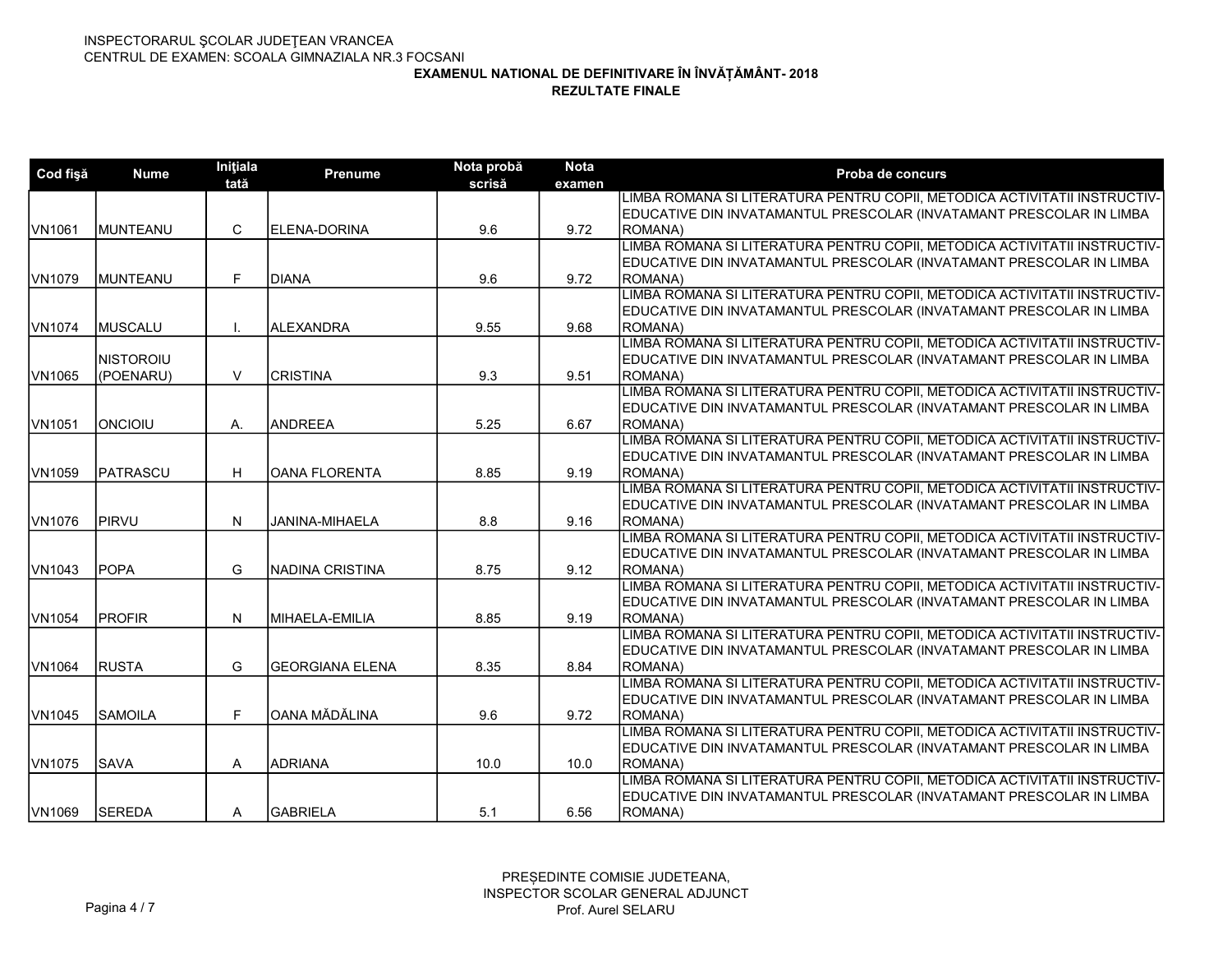| Cod fişă           | <b>Nume</b>     | Inițiala<br>tată | <b>Prenume</b>            | Nota probă<br>scrisă | <b>Nota</b><br>examen | Proba de concurs                                                          |
|--------------------|-----------------|------------------|---------------------------|----------------------|-----------------------|---------------------------------------------------------------------------|
|                    |                 |                  |                           |                      |                       | LIMBA ROMANA SI LITERATURA PENTRU COPII, METODICA ACTIVITATII INSTRUCTIV- |
|                    |                 |                  |                           |                      |                       | EDUCATIVE DIN INVATAMANTUL PRESCOLAR (INVATAMANT PRESCOLAR IN LIMBA       |
| VN <sub>1071</sub> | <b>TÎLVĂR</b>   |                  | DANIELA                   | 9.45                 | 9.61                  | <b>IROMANA)</b>                                                           |
|                    |                 |                  |                           |                      |                       | LIMBA ROMANA SI LITERATURA PENTRU COPII, METODICA ACTIVITATII INSTRUCTIV- |
|                    | <b>VASILE</b>   |                  |                           |                      |                       | EDUCATIVE DIN INVATAMANTUL PRESCOLAR (INVATAMANT PRESCOLAR IN LIMBA       |
| VN <sub>1077</sub> | (ANDREIU)       | T                | IANA - MARIA              | 9.7                  | 9.78                  | <b>ROMANA)</b>                                                            |
|                    |                 |                  |                           |                      |                       | LIMBA ROMANA SI LITERATURA PENTRU COPII, METODICA ACTIVITATII INSTRUCTIV- |
|                    |                 |                  |                           |                      |                       | EDUCATIVE DIN INVATAMANTUL PRESCOLAR (INVATAMANT PRESCOLAR IN LIMBA       |
| VN1042             | <b>VISAN</b>    | N                | IANDREEA - MARIA          | 8.45                 | 8.91                  | <b>ROMANA)</b>                                                            |
|                    |                 |                  |                           |                      |                       | LIMBA ROMANA SI LITERATURA PENTRU COPII, METODICA ACTIVITATII INSTRUCTIV- |
|                    |                 |                  |                           |                      |                       | EDUCATIVE DIN INVATAMANTUL PRESCOLAR (INVATAMANT PRESCOLAR IN LIMBA       |
| VN1066             | <b>IVOINEA</b>  | C.               | <b>İGABRIELA</b>          | 10.0                 | 10.0                  | <b>ROMANA)</b>                                                            |
|                    |                 |                  |                           |                      |                       | LIMBA ROMANA SI LITERATURA PENTRU COPII, METODICA ACTIVITATII INSTRUCTIV- |
|                    |                 |                  |                           |                      |                       | EDUCATIVE DIN INVATAMANTUL PRESCOLAR (INVATAMANT PRESCOLAR IN LIMBA       |
| VN1039             | <b>IVOINEAG</b> | G                | IRALUCA VALENTINA         | 9.1                  | 9.36                  | <b>ROMANA</b> )                                                           |
|                    |                 |                  |                           |                      |                       | LIMBA ROMANA SI LITERATURA PENTRU COPII, METODICA ACTIVITATII INSTRUCTIV- |
|                    |                 |                  |                           |                      |                       | EDUCATIVE DIN INVATAMANTUL PRESCOLAR (INVATAMANT PRESCOLAR IN LIMBA       |
| VN1040             | <b>ZAIT</b>     | N                | <b>ANA MARIA</b>          | 9.9                  | 9.93                  | <b>ROMANA)</b>                                                            |
|                    |                 |                  |                           |                      |                       | LIMBA ROMANA SI LITERATURA PENTRU COPII, METODICA ACTIVITATII INSTRUCTIV- |
|                    |                 |                  |                           |                      |                       | EDUCATIVE DIN INVATAMANTUL PRESCOLAR (INVATAMANT PRESCOLAR IN LIMBA       |
| VN1060             | ZBÎRCIOG        | ${\sf N}$        | LAVINIA-MĂDĂLINA          | 9.7                  | 9.78                  | ROMANA)                                                                   |
|                    |                 |                  |                           |                      |                       |                                                                           |
| <b>VN1164</b>      | <b>IGISCA</b>   | $\vee$           | <b>IPAULINA</b>           | 6.25                 | 7.37                  | LIMBA SI LITERATURA ENGLEZA (SPECIALITATE SI METODICA PREDARII ACESTEIA)  |
|                    |                 |                  |                           |                      |                       |                                                                           |
| VN1165             | <b>NISTOR</b>   | N                | OANA ALINA                | 6.95                 | 7.86                  | LIMBA SI LITERATURA ENGLEZA (SPECIALITATE SI METODICA PREDARII ACESTEIA)  |
| VN1162             | <b>TĂBĂCARU</b> | G                | <b>GABRIELA</b>           | 8.1                  | 8.66                  | LIMBA SI LITERATURA ENGLEZA (SPECIALITATE SI METODICA PREDARII ACESTEIA)  |
|                    |                 |                  |                           |                      |                       | LIMBA SI LITERATURA FRANCEZA (SPECIALITATE SI METODICA PREDARII           |
| <b>VN1166</b>      | <b>IMATEIU</b>  |                  | <b>GEORGIANA</b>          | 6.52                 | 7.56                  | <b>ACESTEIA)</b>                                                          |
|                    |                 |                  |                           |                      |                       |                                                                           |
| VN1111             | <b>APOSTU</b>   | A                | IANA MARIA                | 8.0                  | 8.6                   | LIMBA SI LITERATURA ROMANA (SPECIALITATE SI METODICA PREDARII ACESTEIA)   |
| VN1105             | CRÎNGU          | M.               |                           |                      | 9.44                  |                                                                           |
|                    |                 |                  | <b>GABRIELA PETRONELA</b> | 9.2                  |                       | LIMBA SI LITERATURA ROMANA (SPECIALITATE SI METODICA PREDARII ACESTEIA)   |
| VN1114             | <b>IGHINEA</b>  | A                | IANA MARIA                | 5.4                  | 6.73                  | LIMBA SI LITERATURA ROMANA (SPECIALITATE SI METODICA PREDARII ACESTEIA)   |
|                    |                 |                  |                           |                      |                       |                                                                           |
| VN1108             | HOZOC           | N                | CRISTINA MIHAELA          | 7.2                  | 7.84                  | LIMBA SI LITERATURA ROMANA (SPECIALITATE SI METODICA PREDARII ACESTEIA)   |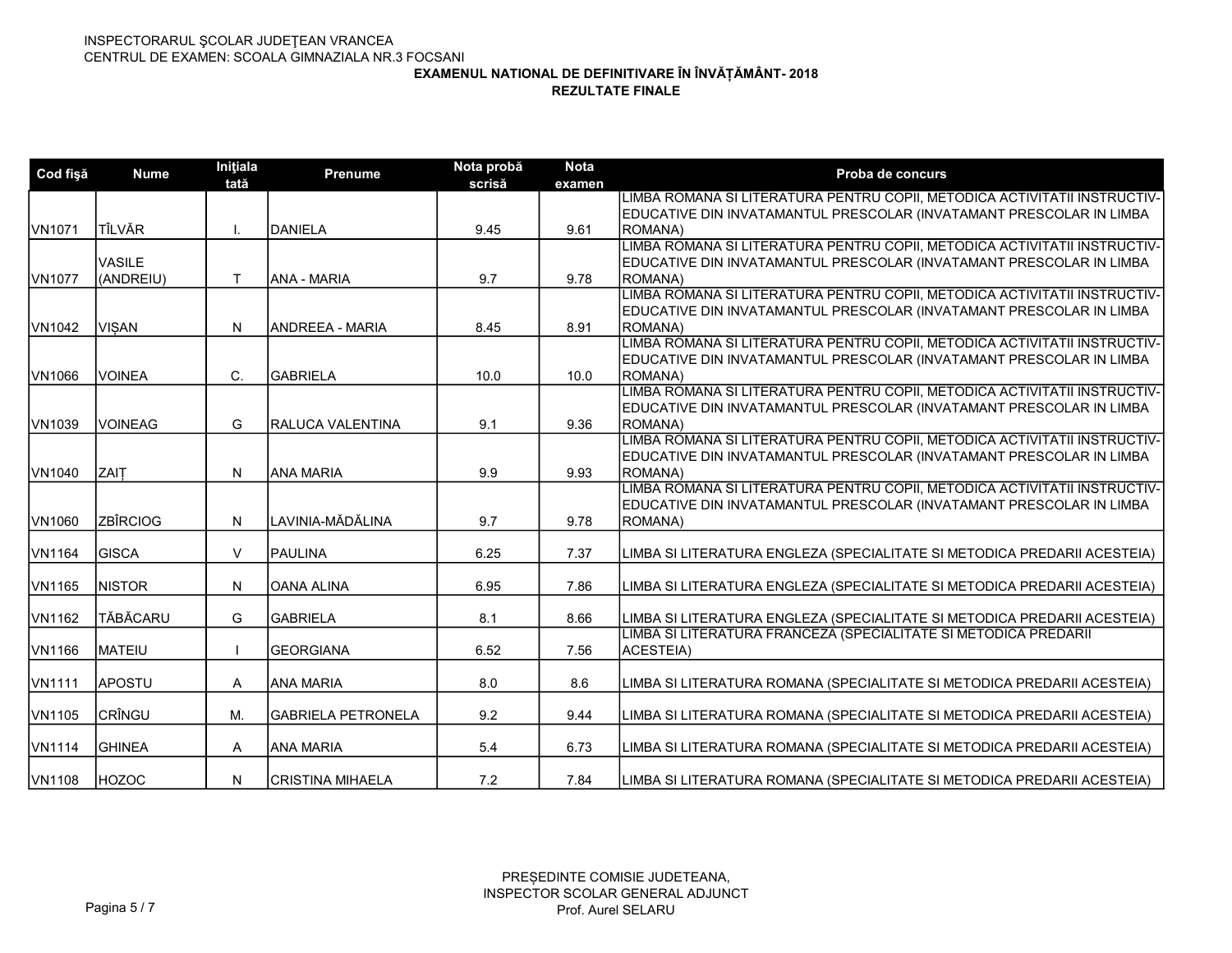| IMIHAELA<br>VN1110<br><b>IVAN</b><br>M<br>8.8<br>9.16<br>LIMBA SI LITERATURA ROMANA (SPECIALITATE SI METODICA PREDARII ACESTEIA)<br>MARCU<br>VN1112<br>INICOLETA MIHAELA<br>7.8<br>8.45<br>LIMBA SI LITERATURA ROMANA (SPECIALITATE SI METODICA PREDARII ACESTEIA)<br>J<br>ALEXANDRACH<br>LIMBA SI LITERATURA ROMANA SI MATEMATICA. METODICA PREDARII ACESTORA<br>$\vee$<br>VN1101<br>IFLORENTINA<br>5.6<br>6.91<br>(INVATAMANT PRIMAR IN LIMBA ROMANA)<br>IE<br>LIMBA SI LITERATURA ROMANA SI MATEMATICA, METODICA PREDARII ACESTORA<br>VN1098<br><b>CRISTEA</b><br>P.<br>CORNELIA CLAUDIA<br>9.1<br>9.36<br>(INVATAMANT PRIMAR IN LIMBA ROMANA) |  |
|---------------------------------------------------------------------------------------------------------------------------------------------------------------------------------------------------------------------------------------------------------------------------------------------------------------------------------------------------------------------------------------------------------------------------------------------------------------------------------------------------------------------------------------------------------------------------------------------------------------------------------------------------|--|
|                                                                                                                                                                                                                                                                                                                                                                                                                                                                                                                                                                                                                                                   |  |
|                                                                                                                                                                                                                                                                                                                                                                                                                                                                                                                                                                                                                                                   |  |
|                                                                                                                                                                                                                                                                                                                                                                                                                                                                                                                                                                                                                                                   |  |
|                                                                                                                                                                                                                                                                                                                                                                                                                                                                                                                                                                                                                                                   |  |
|                                                                                                                                                                                                                                                                                                                                                                                                                                                                                                                                                                                                                                                   |  |
|                                                                                                                                                                                                                                                                                                                                                                                                                                                                                                                                                                                                                                                   |  |
| .<br>LIMBA SI LITERATURA ROMANA SI MATEMATICA, METODICA PREDARII ACESTORA                                                                                                                                                                                                                                                                                                                                                                                                                                                                                                                                                                         |  |
| <b>VN1086</b><br><b>IDAVID</b><br>D<br>IVALENTINA<br>8.6<br>9.02<br>I(INVATAMANT PRIMAR IN LIMBA ROMANA)                                                                                                                                                                                                                                                                                                                                                                                                                                                                                                                                          |  |
| LIMBA SI LITERATURA ROMANA SI MATEMATICA, METODICA PREDARII ACESTORA                                                                                                                                                                                                                                                                                                                                                                                                                                                                                                                                                                              |  |
| VN1096<br><b>GH</b><br><b>İGABRIELA</b><br>8.2<br><b>GHEORGHIU</b><br>8.73<br>(INVATAMANT PRIMAR IN LIMBA ROMANA)                                                                                                                                                                                                                                                                                                                                                                                                                                                                                                                                 |  |
| LIMBA SI LITERATURA ROMANA SI MATEMATICA, METODICA PREDARII ACESTORA                                                                                                                                                                                                                                                                                                                                                                                                                                                                                                                                                                              |  |
| D.<br><b>IOANA</b><br>5.2<br>VN1102<br><b>HRUBARU ILIE</b><br>6.64<br>(INVATAMANT PRIMAR IN LIMBA ROMANA)                                                                                                                                                                                                                                                                                                                                                                                                                                                                                                                                         |  |
| LIMBA SI LITERATURA ROMANA SI MATEMATICA, METODICA PREDARII ACESTORA                                                                                                                                                                                                                                                                                                                                                                                                                                                                                                                                                                              |  |
| <b>ANCA</b><br>VN1092<br><b>IMILITARU</b><br>N<br>7.5<br>8.25<br>(INVATAMANT PRIMAR IN LIMBA ROMANA)                                                                                                                                                                                                                                                                                                                                                                                                                                                                                                                                              |  |
| LIMBA SI LITERATURA ROMANA SI MATEMATICA, METODICA PREDARII ACESTORA                                                                                                                                                                                                                                                                                                                                                                                                                                                                                                                                                                              |  |
| <b>NISTOR</b><br>S<br><b>CARMEN FLORENTINA</b><br>VN1104<br>8.6<br>9.02<br>(INVATAMANT PRIMAR IN LIMBA ROMANA)                                                                                                                                                                                                                                                                                                                                                                                                                                                                                                                                    |  |
| LIMBA SI LITERATURA ROMANA SI MATEMATICA, METODICA PREDARII ACESTORA                                                                                                                                                                                                                                                                                                                                                                                                                                                                                                                                                                              |  |
| <b>OPREA</b><br>M.<br>DANIELA<br>VN1095<br>8.75<br>9.12<br>(INVATAMANT PRIMAR IN LIMBA ROMANA)                                                                                                                                                                                                                                                                                                                                                                                                                                                                                                                                                    |  |
| LIMBA SI LITERATURA ROMANA SI MATEMATICA, METODICA PREDARII ACESTORA                                                                                                                                                                                                                                                                                                                                                                                                                                                                                                                                                                              |  |
| G<br><b>IPOIANA</b><br>ALINA-MIHAELA<br>8.5<br>8.94<br>VN1089<br>(INVATAMANT PRIMAR IN LIMBA ROMANA)                                                                                                                                                                                                                                                                                                                                                                                                                                                                                                                                              |  |
| LIMBA SI LITERATURA ROMANA SI MATEMATICA, METODICA PREDARII ACESTORA                                                                                                                                                                                                                                                                                                                                                                                                                                                                                                                                                                              |  |
| VN1100<br>RICIU<br>ALINA<br>D<br>7.9<br>8.53<br>(INVATAMANT PRIMAR IN LIMBA ROMANA)                                                                                                                                                                                                                                                                                                                                                                                                                                                                                                                                                               |  |
| LIMBA SI LITERATURA ROMANA SI MATEMATICA, METODICA PREDARII ACESTORA                                                                                                                                                                                                                                                                                                                                                                                                                                                                                                                                                                              |  |
| VN1099<br><b>IROTARU</b><br><b>IMIHAELA</b><br>7.45<br>8.21<br>(INVATAMANT PRIMAR IN LIMBA ROMANA)                                                                                                                                                                                                                                                                                                                                                                                                                                                                                                                                                |  |
| LIMBA SI LITERATURA ROMANA SI MATEMATICA, METODICA PREDARII ACESTORA                                                                                                                                                                                                                                                                                                                                                                                                                                                                                                                                                                              |  |
| S<br>VN1090<br>ISMARANDOIU<br>lOANA ALEXANDRA<br>8.85<br>9.19<br>(INVATAMANT PRIMAR IN LIMBA ROMANA)                                                                                                                                                                                                                                                                                                                                                                                                                                                                                                                                              |  |
| LIMBA SI LITERATURA ROMANA SI MATEMATICA, METODICA PREDARII ACESTORA                                                                                                                                                                                                                                                                                                                                                                                                                                                                                                                                                                              |  |
| STRĂTULAT<br>F.<br>VN1088<br><b>MARIA</b><br>8.0<br>8.6<br>(INVATAMANT PRIMAR IN LIMBA ROMANA)                                                                                                                                                                                                                                                                                                                                                                                                                                                                                                                                                    |  |
| LIMBA SI LITERATURA ROMANA SI MATEMATICA, METODICA PREDARII ACESTORA                                                                                                                                                                                                                                                                                                                                                                                                                                                                                                                                                                              |  |
| F.<br><b>VN1097</b><br><b>TEISANU</b><br>ISORINA NICOLETA<br>I(INVATAMANT PRIMAR IN LIMBA ROMANA)<br>8.0<br>8.6                                                                                                                                                                                                                                                                                                                                                                                                                                                                                                                                   |  |
| LIMBA SI LITERATURA ROMANA SI MATEMATICA, METODICA PREDARII ACESTORA<br>G<br>VN1094<br><b>TOMA</b><br>SIMONA<br>7.95<br>8.56<br>(INVATAMANT PRIMAR IN LIMBA ROMANA)                                                                                                                                                                                                                                                                                                                                                                                                                                                                               |  |
| <b>AURSULESEI</b><br><b>VALENTINA</b><br>$\overline{5.5}$<br>MATEMATICA (SPECIALITATE SI METODICA PREDARII ACESTEIA)<br><b>VN1131</b><br>6.85                                                                                                                                                                                                                                                                                                                                                                                                                                                                                                     |  |
| DANUT-MĂDĂLIN<br><b>VN1130</b><br><b>GHIULER</b><br>9.6<br>9.72<br>MATEMATICA (SPECIALITATE SI METODICA PREDARII ACESTEIA)                                                                                                                                                                                                                                                                                                                                                                                                                                                                                                                        |  |
| <b>VN1134</b><br><b>LESCAIE</b><br>C<br><b>ADRIANA</b><br>8.0<br>8.6<br>MATEMATICA (SPECIALITATE SI METODICA PREDARII ACESTEIA)                                                                                                                                                                                                                                                                                                                                                                                                                                                                                                                   |  |
| <b>VN1132</b><br>8.2<br>8.73<br><b>SAMOILA</b><br><b>CORINA MIRABELA</b><br>MATEMATICA (SPECIALITATE SI METODICA PREDARII ACESTEIA)                                                                                                                                                                                                                                                                                                                                                                                                                                                                                                               |  |